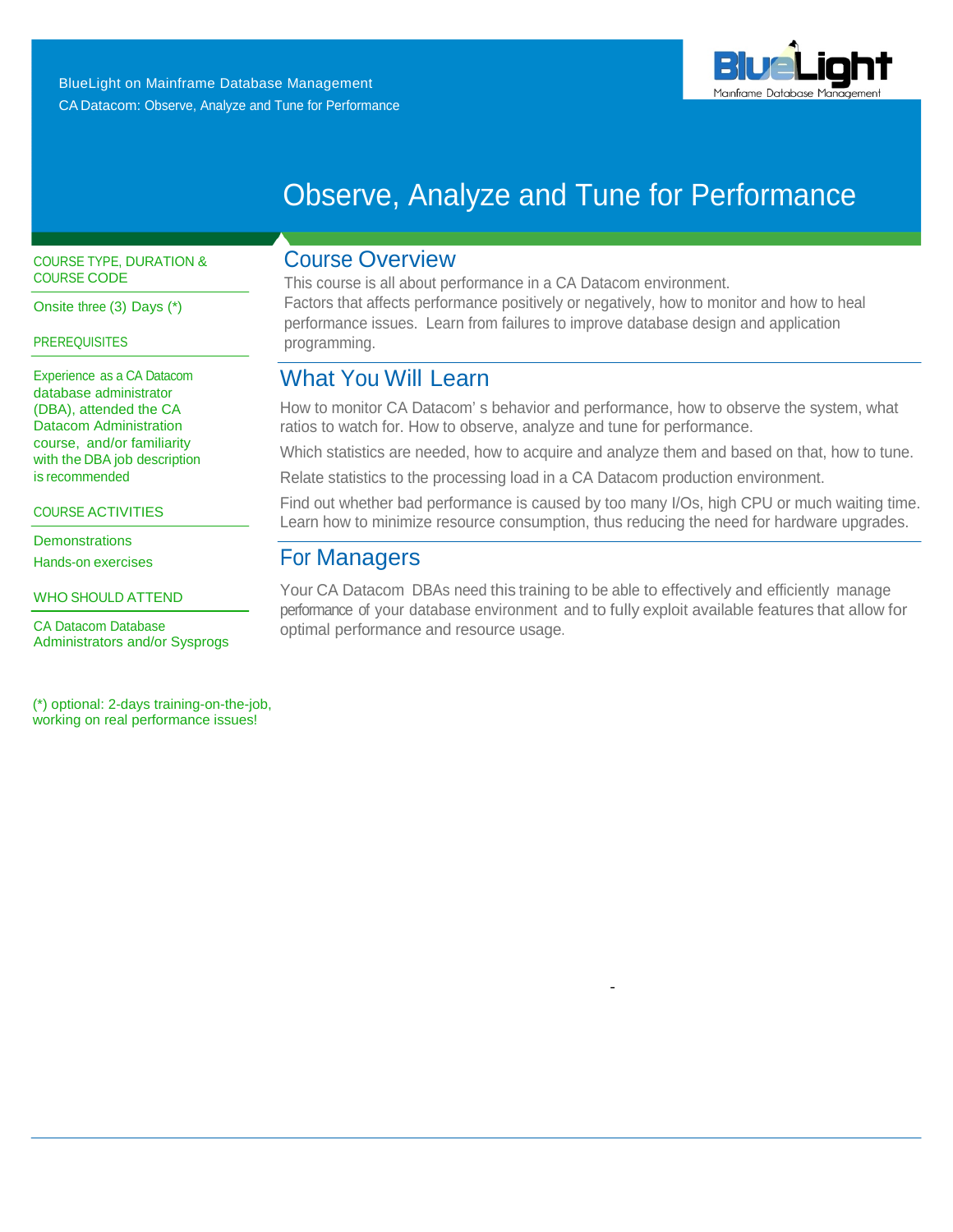# Course Agenda

| Module 1 - Introduction                                                                                                                                                                                                                                                                                                                                                                                                                                                                                                                                                                                                           | Module 2 - Data access and data storage                                                                                                                                                                                                                                                                                                        |
|-----------------------------------------------------------------------------------------------------------------------------------------------------------------------------------------------------------------------------------------------------------------------------------------------------------------------------------------------------------------------------------------------------------------------------------------------------------------------------------------------------------------------------------------------------------------------------------------------------------------------------------|------------------------------------------------------------------------------------------------------------------------------------------------------------------------------------------------------------------------------------------------------------------------------------------------------------------------------------------------|
| General thoughts on Performance<br>Client and Server communication<br>Bottlenecks: where can it go wrong?<br>Scope, Datacom architecture<br>MUF communications, local/remote access<br>MUF communication, dispatching priority<br>CICS Services, important settings                                                                                                                                                                                                                                                                                                                                                               | Command sets and access types<br>The role of the URT<br>The importance of I/O<br>Data storage<br>From DXX to Data Area<br>Sequential processing<br>The role of the Native Key<br>Impact of deletions<br>Impact of inserts<br>After deletions and inserts<br>What is REORG<br>Data in core to reduce I/O                                        |
| Module 3 - Performance: Observe                                                                                                                                                                                                                                                                                                                                                                                                                                                                                                                                                                                                   | Module 4 - Performance: Analyze                                                                                                                                                                                                                                                                                                                |
| What are the figures telling me?<br>Baseline, what is it?<br>Find baseline, what to look for?<br>Data Manager Requests<br>Buffer usage (data, IXX, DXX) efficiency<br>Compound Boolean Selection<br>Logging, indications of proper settings<br>Accounting, indications of proper settings<br>Area Requests, what do they tell us<br>Table accesses, application data processing<br>TCB-SRB usage, efficiency of zIIP usage<br>Symmetrical Multi-Processing effectiveness<br>Sequential processing efficiency<br>I/O waits, variable logging efficiency<br>Return codes, impact on performance<br>SQL codes, impact on performance | Are statistics representative?<br>Use of statistics, which one and from where?<br>Causes of bad performance<br>Is there an I/O problem?<br>DMR to I/Os, what is a bad ratio?<br>Do we have a CPU problem?<br>Caused by Logical I/Os?<br>Caused by number of requests?<br>Caused by compression?<br>Waiting problem: neither I/O nor CPU cause? |

*BlueLight on Mainframe Database Management focuses on CA Datacom and CA IDMS: education, best practices training solutions and a variety of services.*

*Our training is based on the idea that the best you can learn is to help yourself!*